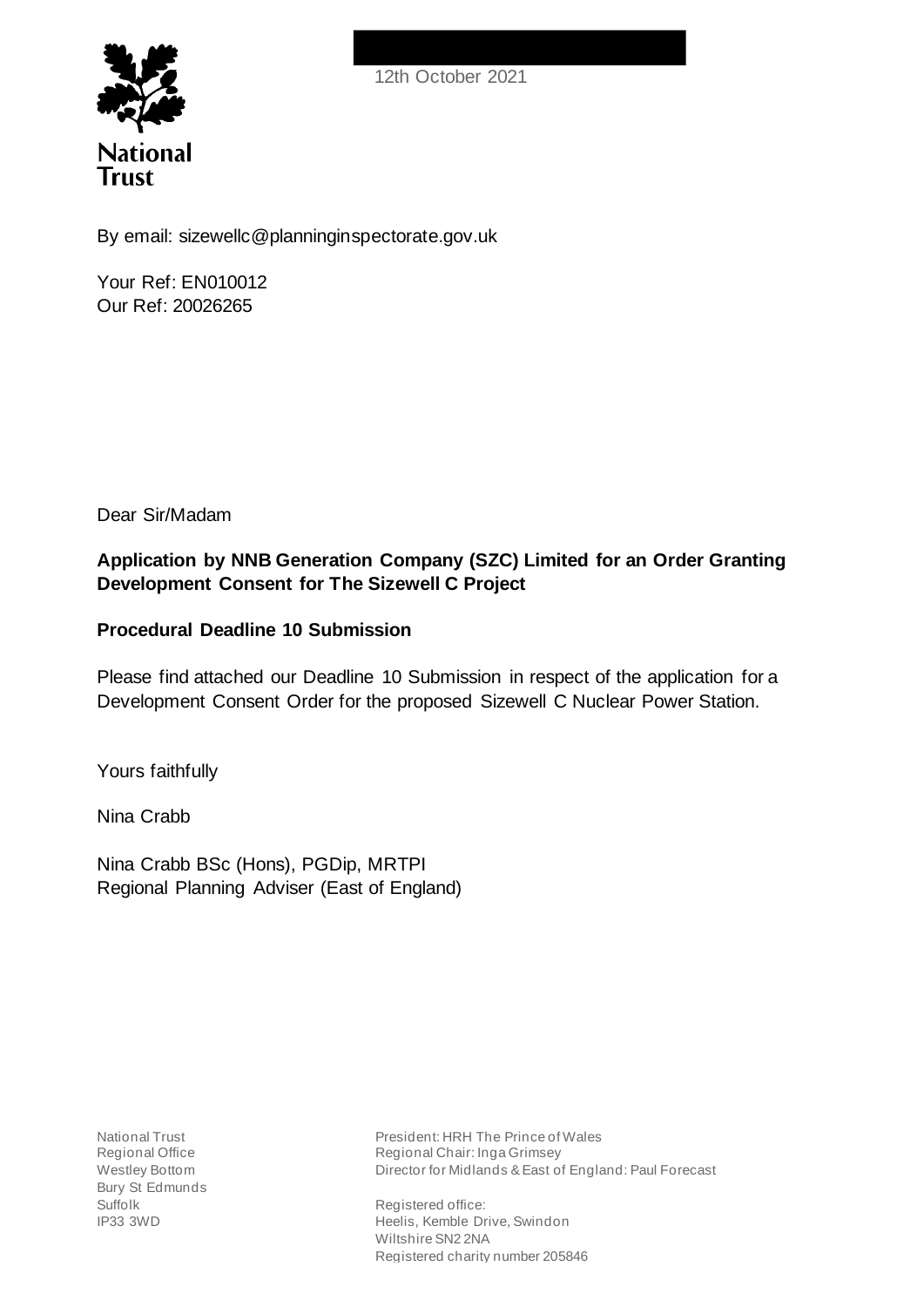### **1 Scope of this response**

- 1.1. The National Trust has compiled this Procedural Deadline 10 Submission to set out its views on the following matters and recently submitted documents;
	- i. The Monitoring and Mitigation Plan for Minsmere Walberswick European site and Sandlings (North) European site which covers our property at Dunwich Heath and Beach submitted at Deadline 8.
	- ii. Informal Recreation and Green Space Proposals submitted at Deadline 8
	- iii. Additional visualisations submitted at Deadline 8
	- iv. Coastal Processes
	- v. Draft Statement of Common Ground with the National Trust

## **2 The Monitoring and Mitigation Plan for Minsmere - Walberswick European site and Sandlings (North) European site which covers our property at Dunwich Heath and Beach.**

The comments in this section relate to the Monitoring and Mitigation Plan for Minsmere - Walberswick European site and Sandlings (North) European site Revision 7, which is an updated version of that appended to the draft Deed of Obligation submitted at Deadline 8. (REP8-087)

The National Trust welcomes the proposed appointment of a minimum 4 FTE warden roles as initial upfront mitigation included as part of the plan**.** The proposed visitor and ecological monitoring proposals appear to be adequate to inform on the potential of increased recreational impacts on the sites.

However, it is not clear how the formal visitor and ecological monitoring will be undertaken as part of the plan, paragraph 5.3.2 of the document reports that wardens will lead survey and monitoring work. The Trust would expect this work to be contracted to specialist undertakers and not be the responsibility of the wardens proposed, although the warden's observations of any change in habitat and species condition resulting from increased recreational activity or changes in behaviours will be important. Clarity on how survey work is managed and commissioned is sought.

We also note that the plan continues to place emphasis on Minsmere as the key location of Breeding Nightjar (Table 4.3) with no mention of Dunwich Heath which supports ¼ of the Minsmere-Walberswick SPA population or ¼ if you exclude Mount Pleasant (non SSSI/SPA although functionally linked). We have raised this issue in previous correspondence.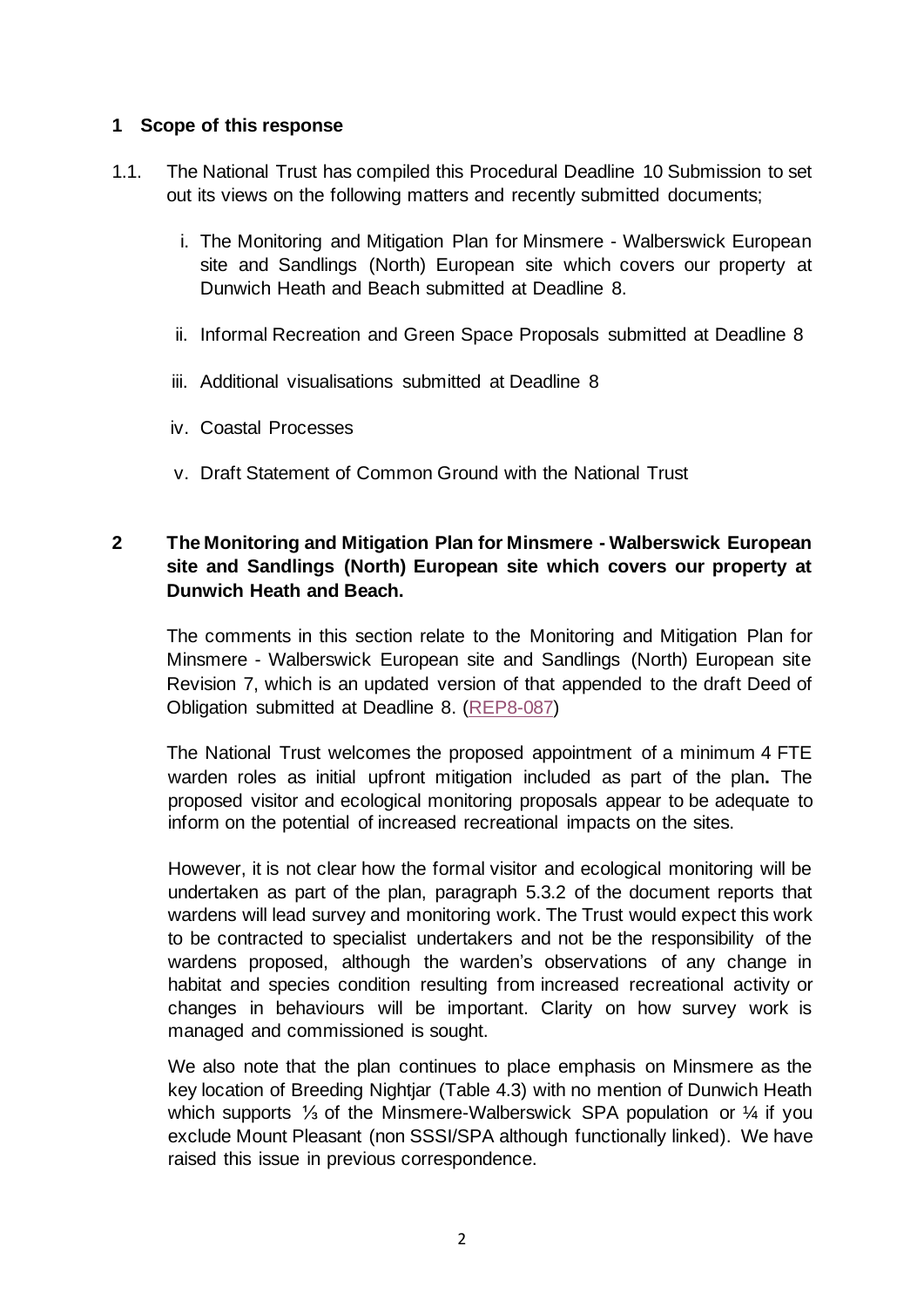The NT also acknowledges that there are proposals to undertake visitor surveys at Aldhurst Farm both pre-construction and during construction. We note that SZC Co. commits to making provision for this in the "Informal Recreation and Green Space Plan" secured under the Deed of Obligation.

## **3 Informal Recreation and Green Space Proposals Report submitted at Deadline 8**

The Trust welcomes the provision of additional green space in the form of enhanced linear routes, a mountain bike trail and the provision of additional parking. We are supportive of these additions providing their installation and use doesn't impact on other ecological mitigation proposed.

As stated in our updated Statement of Common Ground and previous submissions, if these measures are provided in support of mitigating visits by the construction workforce to nearby European sites we believe their role in this outcome should be defined and monitored to ensure the degree to which they achieve their intended purpose. We acknowledge the report indicates that the additional proposals set out in the report will be secured through a new provision within the draft Development Consent Order.

## **4 Additional visualisations submitted at Deadline 8**

While welcomed, we are disappointed that the additional visualisations (REP8-327) do not show full width of the development from Viewpoint 17 and therefore do not reflect the wireline visualisations submitted previously which do show the full view (as shown below).



Having reviewed the night-time visualisations we consider that the night-time lighting of the site will have an impact on our holiday accommodation and also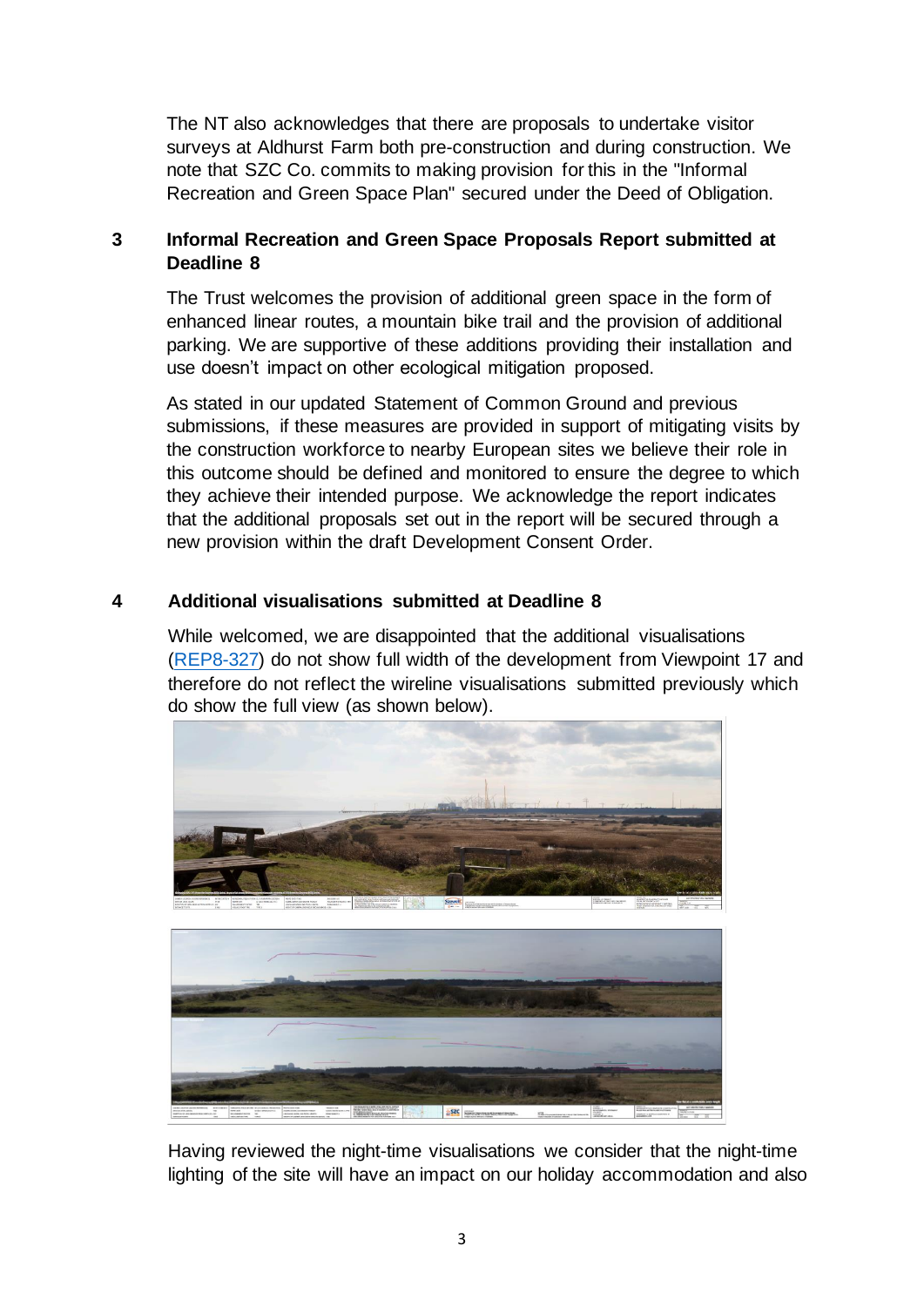our star gazing events (which are unlikely to be worth hosting during the construction period).

#### **5 Coastal Processes**

As set out in our Statement of Common Ground, the topic of Coastal Processes remains a matter of disagreement between the Trust and the applicant. As also set out in our Written Representation the National Trust is concerned about impacts on our land and infrastructure at Dunwich Heath and Beach from accelerated or altered coastal change arising from the development.

The NT concurs with the developer that the assessment of long-term coastal change involves a high degree of uncertainty. However, the NT remains of the view that the application does not adequately assess the potential range of impacts the proposal may have on long-term coastal geomorphological processes nor present mitigation for the uncertainty involved. The detail of our concerns is set out in our responses.

The NT notes there is still outstanding information being submitted at Deadline 10. We believe that the piecemeal submission of coastal processes documentation throughout the examination has presented challenges to interested parties in gaining a full and clear picture of the applicant's proposals for this topic and has not integrated the impacts of all facets of the development. There have also been substantial changes to the proposal that could impact coastal processes that have been submitted throughout the examination (including the provision of the additional Beach Landing Facility and the movement of the position of the Hard Coastal Defence Feature as well as recently introducing a desalination plant).

We remain concerned that the starting principles set out in the applicant's original studies have not been revisited following our detailed comments and therefore further studies have carried forward such matters and compounded our initial view as they have been based on assumptions we have taken issue with at earlier stages in the process. We are also of the view that there has been no single assessment of all elements that could impact on coastal processes proposed. As such we believe a number of matters have been looked at in isolation and not in combination, covering both the during construction and operation phases of the development. The detail behind this view is contained within our previous comments.

Given our view on the challenges of assessing long-term coastal change we believe the current Coastal Processes Monitoring and Mitigation Plan (CPMMP) extent is far too limited and hence does not mitigate the long-term consequences of the development. We consider that the CPMMP should include the full extent of the NT frontage at Dunwich Heath both alongshore